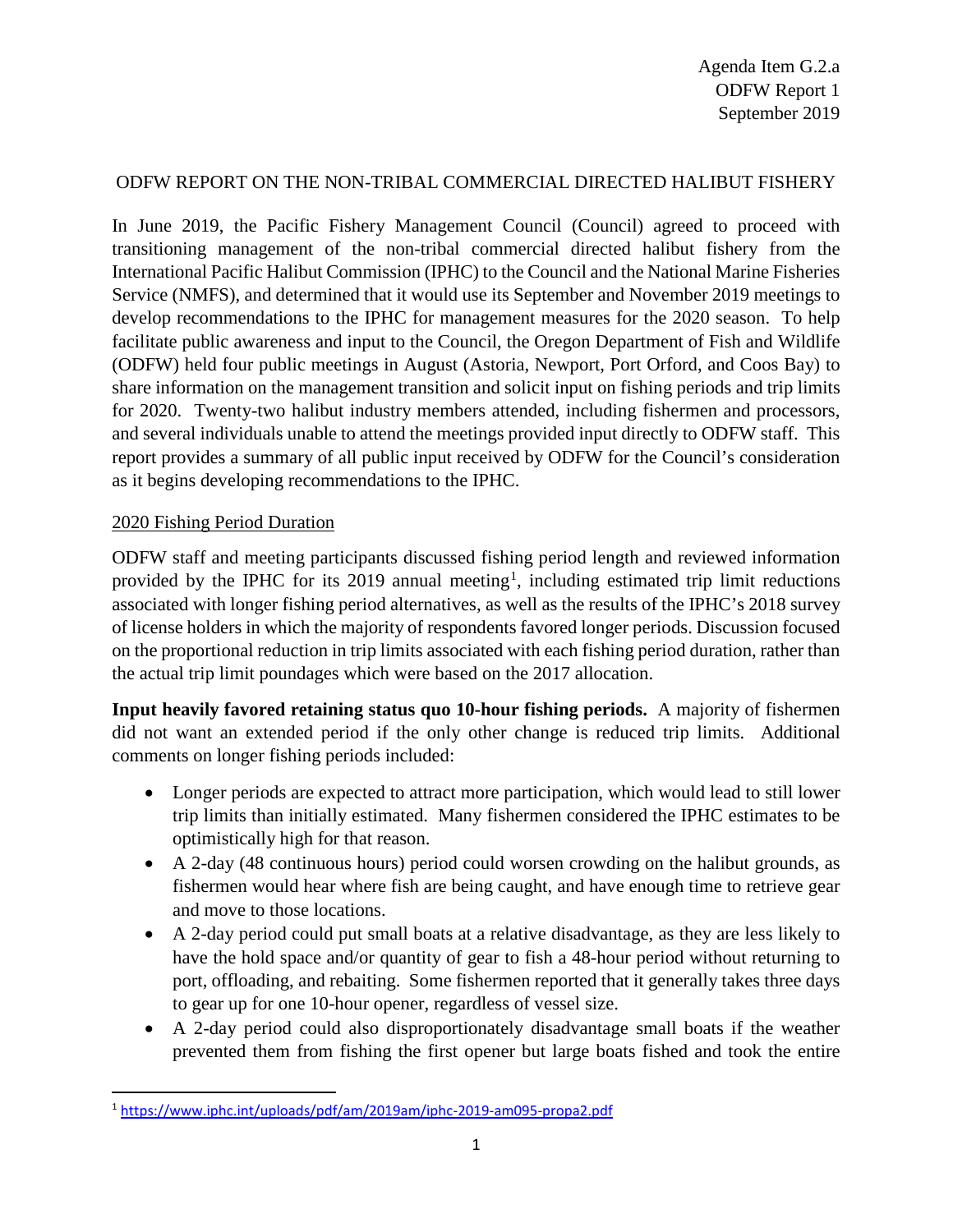sector allocation. In that event, small boats would not have any opportunity to fish (IPHC noted that a 2-day period might have status quo trip limits, but only one open period).

• Any period that extends overnight could increase wastage due to predation on hooked fish overnight.

Some fishermen requested extending the current periods by several hours (to 12 or 14 hours) to allow for additional catch. Others opposed this idea due to concerns that the additional catch would result in lower trip limits in subsequent fishing periods, or fewer periods.

A small number of fishermen preferred a 5 day fishing period, on the basis that it would likely allow vessels to choose the day(s) within that period with better weather, and might result in some relief of crowding by allowing the fishing pressure to spread over multiple days.

No support for fishing periods of other durations was expressed at the ODFW public meetings.

## 2020 Fishing Period Start

The first open fishing period has been the last Wednesday in June in recent years. Some fishermen proposed moving the first open fishing period to earlier in the year, such as to the last Wednesday in May, on the following rationale:

- Halibut are more available seaward of the 100 fathom boundary of the non-trawl rockfish conservation area (RCA) earlier in the year, and fishing earlier could reduce crowding if the halibut are more widely distributed and the fleet can spread out, as well as possibly increasing catch rates.
- Fewer interactions with blue sharks earlier in the year could reduce wastage from sharks cutting off gear while it is being retrieved.
- Better ability to participate in other summer fisheries (primarily albacore) in addition to halibut.
- Possible higher ex-vessel prices from getting halibut from this fishery on the market earlier.

**Input on starting the fishery earlier was mixed.** Some fishermen raised concerns about conflict with the recreational sector. Several recalled that in the late 1980's and 1990's there was significant conflict between the sectors and an eventual agreement that the primary recreational halibut fisheries would open first (in May) and then the commercial fishery would open in June; they recommended maintaining this approach.

ODFW mentioned the potential for earlier commercial fishing at separate public meetings with recreational fishermen, and received mixed feedback. Some thought it would not be a problem because there is little overlap between recreational and commercial halibut fishing grounds, given the current RCAs. Others were concerned that the commercial fishery might take more halibut before they migrate into shallower depths where most recreational fishing occurs, potentially reducing recreational catch rates and setting up real or perceived conflict between the sectors.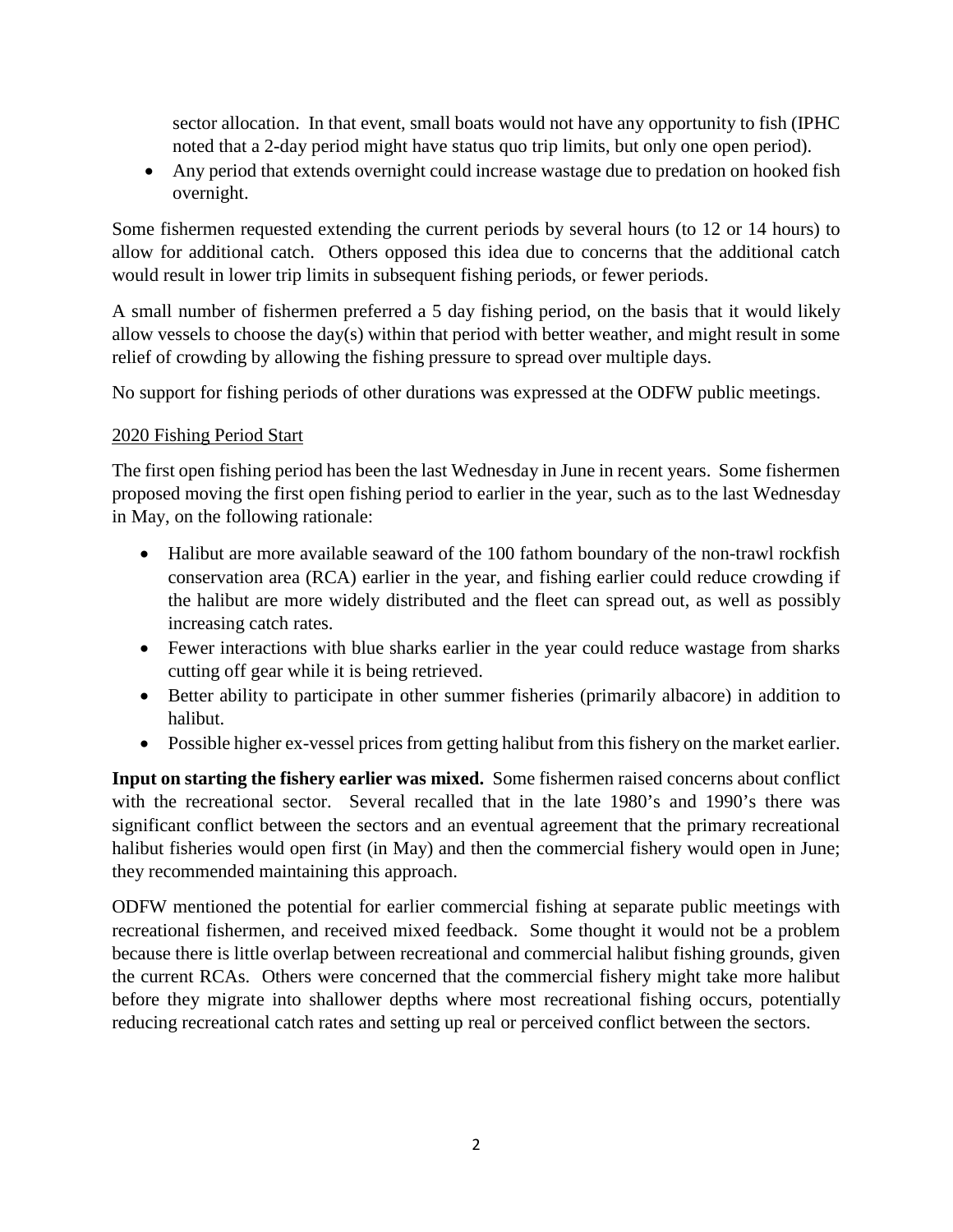### 2020 Fishing Period Scheduling

**All fishermen present unanimously, strenuously, and colorfully opposed the idea of two, 10 hour fishing periods on back-to-back days** that was proposed by IPHC in the spring of 2019. Fishermen said they would all have to try to fish both days so as not to forego the income, but raised significant concerns about safety and logistical issues associated with the need to return to port, offload, rebait, and return to sea in such a short time between openers.

### **Meeting participants were satisfied with fishing periods open every other week.**

Some fishermen suggested that crowding could be reduced by keeping 10-hour fishing periods, but splitting the fleet within each port into two groups with different fishing days – for example, half fish one week, and half fish the next. ODFW staff shared this idea at subsequent meetings; participants generally thought the concept is worth further consideration for 2020 or 2021. Initial questions raised included how the group assignments would be made (random, license holder choice, etc.), and whether this would affect trip limits.

### Trip Limits

ODFW discussed the approach long used by IPHC to setting trip limits based on vessel size classes, and the change in allocation between size classes made by IPHC in 2019, which raised trip limits for smaller vessels and left them the same as 2018 for the largest size class. Some fishermen had concerns that the substantially higher limits for the smaller size class could be an incentive for new boats to enter the fishery. **The majority of fishermen preferred the trip limit distribution approach used by IPHC in 2019.**

#### Additional Issues

Several additional topics were raised at the public meetings:

**Request to revise IPHC offload rule:** All fishermen and buyers present at the meetings requested that the IPHC rule requiring that all halibut be offloaded to one processor be removed for this fishery in 2020. Currently, this IPHC rule states:

"The operator of any vessel that fishes for Pacific halibut during a fishing period when fishing period limits are in effect must, upon commencing an offload of Pacific halibut to a commercial fish processor, completely offload all Pacific halibut on board said vessel to that processor and ensure that all Pacific halibut is weighed and reported on State fish tickets."

Many fishermen want the ability to deliver to multiple buyers, and small buyers want the option of buying only a partial load. Both felt this would offer valuable flexibility, and fishermen felt that it could allow them to obtain higher prices for some of their catch. State and federal rules regarding commercial fish landings would still apply to halibut landings if the IPHC rule were revised or removed, and are sufficient to ensure that all landed halibut are accounted for.

**Request to consider establishing a control date:** Although meeting participants understood that the Council does not intend to make changes to the management structure of the fishery until transition from IPHC is complete, many fishermen requested or supported consideration of